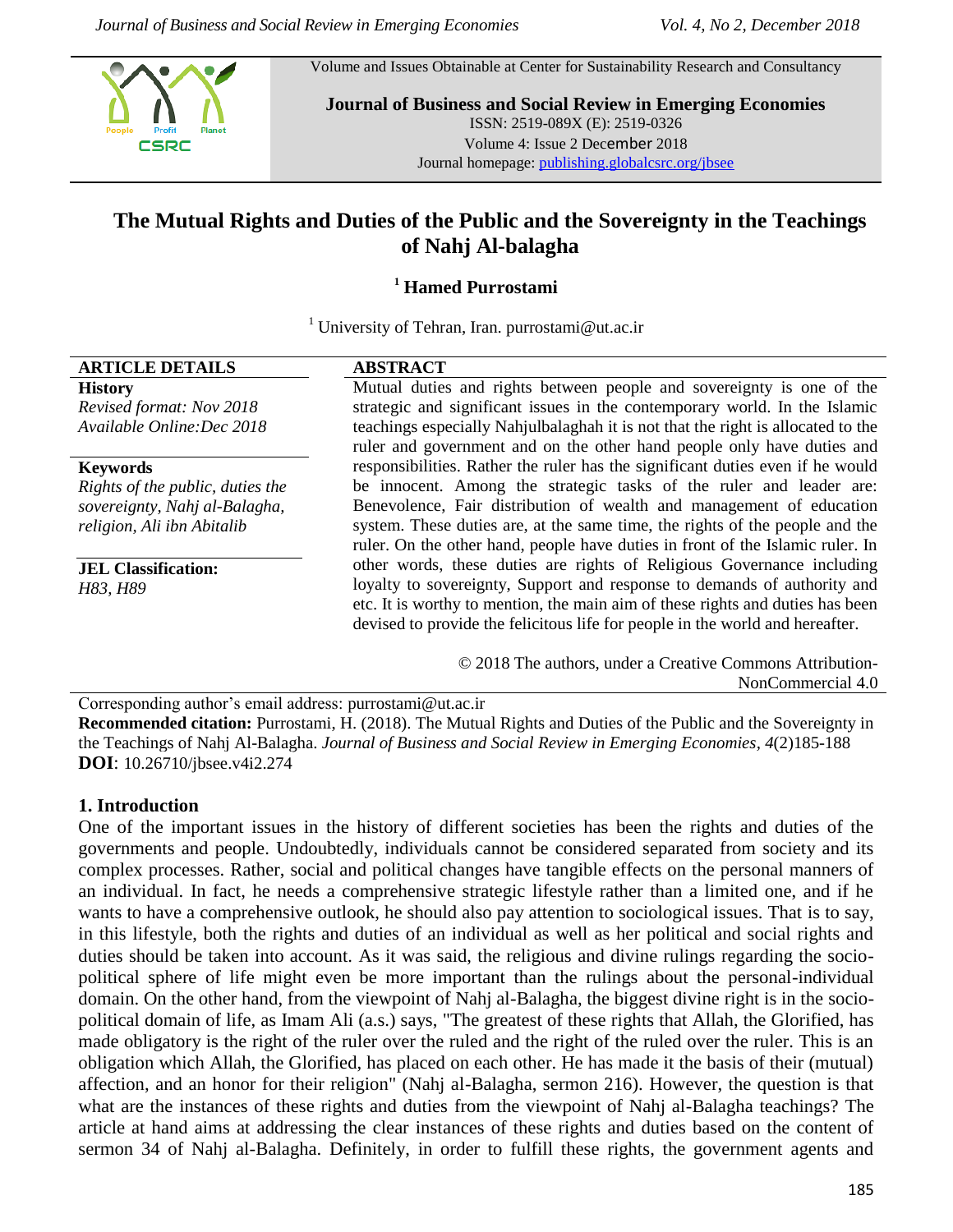people should know and put into practice their rights and duties. It is noteworthy that when rights are discussed, the duties are also included in the discussion. In fact, the other side of the rights coin is duty and responsibility. As stated by Nahj al-Balagha, no one is endowed a right unless he is given a duty, i.e. he has a responsibility. Conversely, no one is given a duty (i.e. has a responsibility) unless she has a right over another person.( Nahj al-Balagha, sermon 216)

### **2. People's rights and the responsibly of a religious sovereignty**

It should not be conceived that in a religious government, it is only the ruler who has rights and that people have only duties. Nonetheless, such a state could be formerly seen in the West, when the dictatorships and suppressions were at their summit and people were desperately wanted to hear that the right to rule the country actually belongs to them, this idea was put constantly forth that regarding sovereignty, people have only duties and responsibilities, not right.(Morteza Motahhari, 1997,p.134). However, in the Islamic sovereignty, the ruler is held responsible and has important duties even if he is an Infallible $^{1}$ .

According to sermon 34 of Nahj al-Balagha, the rights that Imam Ali (a.s.) enumerates for people (that in turn become the duties of the ruler) are as following.

- 1. Counseling people: Nasihat (Arabic word for council) basically means "purity". Arabs call the pure honey "Naasih". Therefore, Nasihat is attributed to any kind of pure benevolence toward another person, one which is free from deceits. Consequently, Imam asserts that one of the rights of people over their ruler is his pure advice and benevolence toward them. An instance of Nasihat is the sincere and compassionate sympathy of the ruler with the people. For example, in letter 45, he writes, "It is not possible for me to satiate myself when there are around me people whom hunger and thirst keeps restless and agonized … Shall I be satisfied simply because people call me "Amir al-Mu'minin" (Leader of the faithful Muslims)? Shall I not sympathize with the faithful Muslims in their calamities? Shall I not be their partner in their adversities? Shall I not be their fellow-sufferer? Shall I not set an example for them to patiently, courageously and virtuously bear privation?" (Nahj al-Balagha Letter 45). As 'Allameh Ja'fari puts it, it is with this sublime feeling that a ruler can have the same benevolence toward the people of his society as he has for himself. Such a ruler considers tyranny toward people as tyranny toward himself.( Ja'fari, 1997, p. 26). In fact, the real agent of the Islamic government is one who is disturbed by the existence of the hungry in the society, not one who sets collection of assets and pleasure-seeking as his priority.
- 2. To pay you your dues fully: "Fi'" (Arabic equivalent of Fi) in Imam Ali's words refers to all assets of the public treasury. "To pay your dues" denotes that the ruler should give the public assets fully to the needy and the owners of the rights, and improve the economic and welfare of the people.( Ibid., p. 346). Of course, with regard to the literal meaning of the word "Tufir" (i.e. pay the due), some of the commentators have taken the phrase "to pay your dues" as increasing the spoils and public treasury of the country. This means that the ruler should increase the national assets and riches as a prerequisite to improve the welfare of the people and their prosperity. (Mudarres Vahid, Anonymous, p. 262)
- 3. To teach you that you may not remain ignorant: another duty upon the religious sovereignty is establishment of a right education and training system for people. In other words, state and government's involvement in the right education and training domain is not only their duty but is also people's right. If the government falls short in this regard, people should ask for it. This makes more sense when we consider the fact that the governments have vast media facilities to be used in increasing the knowledge of the society and in enlightening it. If the right knowledge flow is not

 $\overline{a}$ 

 $^1$  Imam Ali says in sermon 216 of Nahj al-Balagha that the only entity in the existence that has only right but has no duty is God, although as a sign of his generosity He has determined a duty for Himself.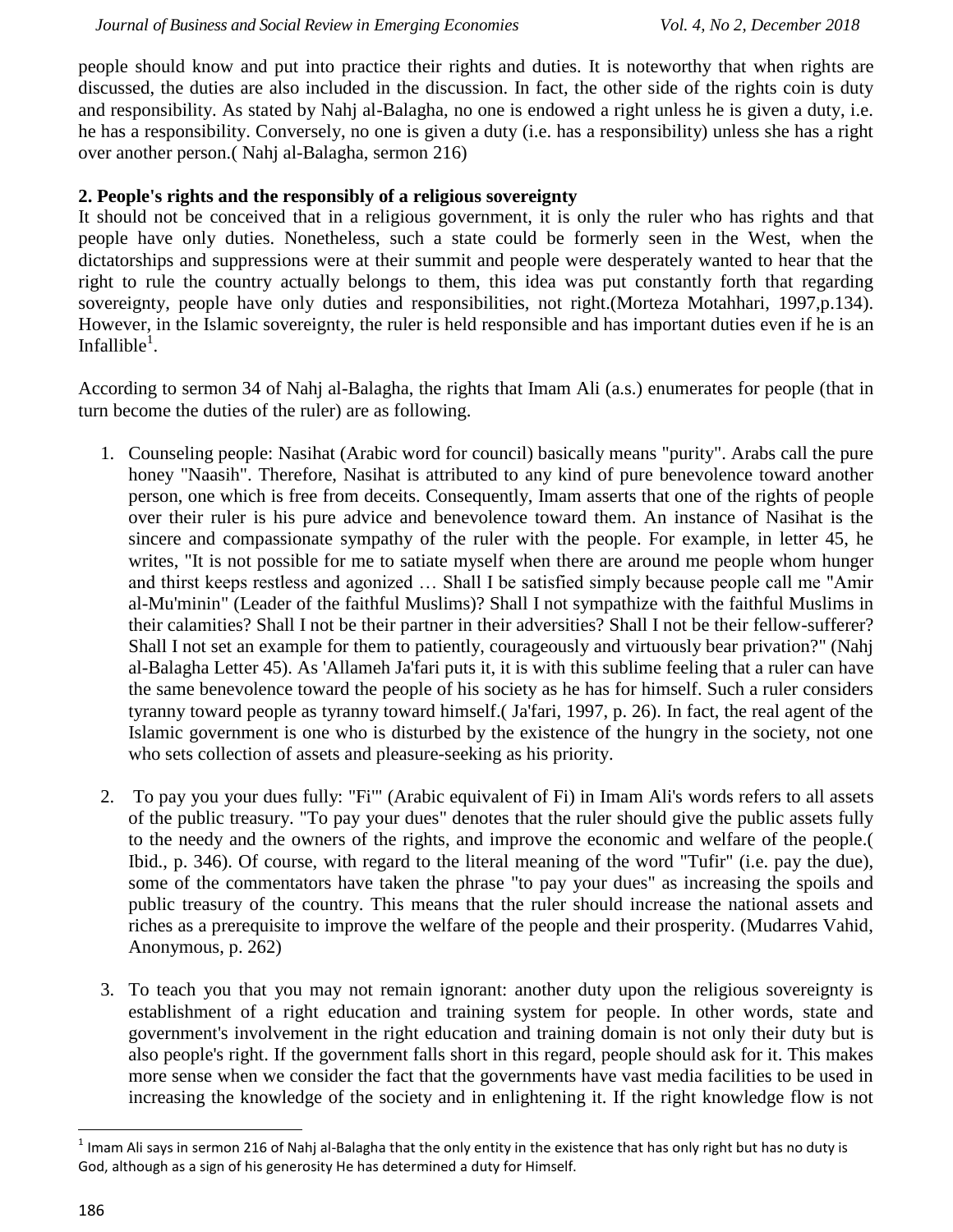transferred to people, the society might make mistakes in its calculations and fall in the traps of doubts and distortions, just like the disasters that afflicted the people of the Levant during Muawiyah time. Imam Ali (a.s.) asserts that one of the tricks of Muawiyah to grab power and distort the people of the Levant was to censor the news and distort the public opinion about the right and the rightful people. Imam says that as a result of this, people exposed themselves to the disturbance arrows and were finally taken to destruction and annihilation. (Nahj al-Balagha ,Sermon 51), Imam tells people that it is their right to have the government responsible for the right education of the society. The duty of the religious ruler is to fight against ignorance and lack of knowledge through the right and healthy education and to eradicate the main reason of mischiefs – ignorance and obliviousness – via promotion of the culture and perceptions of the society.( Makarem shirazi,2007 p. 347).

4. To instruct you in behaviors that you may act upon: besides education, moral training of the society is another mission of the sovereignty. If a government is Islamic or religious but does not pay attention to the enhancement and evolution of the culture and moralities of the people, it is certainly betraying religion and people and has not fulfilled its responsibility. If the Islamic government does not undertake the moral training and does not preserve the moral health of the society, the system of the Devil and its agents will embark on the corrupting and distorting the society and will fill the moral gap in this way. With the sentence "To instruct you in behaviors that you may act upon", Imam deems the religious government and sovereignty responsible to work in order to enhance the theoretical and practical wisdom of the society. In fact, "education" regards the knowledge and theoretical aspect, while "moral training" concerns the practical and moral dimension of the human and society. Therefore, the Islamic government may not be reprimanded because of its involvement in the scientific and cultural aspects. Rather, in Nahj al-Balagha viewpoint, this is the duty of the government and the right of the people.

### **3. The rights of the religious sovereignty and the duties of people**

On the other hand, the second part of the religious teachings regards the rights that the government and the ruler have upon people. In fact, these are the responsibilities and duties that people should fulfill for the Islamic government. These rights have been categorized into four groups.

- 1. Fulfillment of allegiance: the first right of Imam over people is their fulfillment of allegiance with him. This is one of the most important things and is related to the general organization of the society. Allegiance is in fact the same agreement that is held between the nation and Imam, a strong and binding agreement. According to this agreement, people should back their Imam and leader and under no circumstances stop supporting him. Moreover, no party or group has the right to break its promise through reneging and rowdiness to endanger the national security. It should be noted that pledge of allegiance to the righteous Imam and leader is in a way pleading allegiance to God. The Holy Qur'ān introduces people's allegiance to the honorable Prophet of Islam as pledging allegiance to God, "Verily those who plight their fealty to thee do no less than plight their fealty to God…", and since in Shia school of Islam, Imamat is extension of prophethood, then this pledge of allegiance to Imam is in a way pledging allegiance to God. (Ja'fari, 1997,p.38)
- 2. Well-wishing in presence or in absence: the meaning of Nasihat was presented earlier. As Imam and leader should be sincerely benevolent to people, they should also sincerely accompany and help the sovereignty. Ibn Maitham Bahrani has taken "Nasihat of Imam Ali in his presence and absence" to mean that people should defend him in his presence and absence and should not allow anyone to slander or destroy the character of their leader. If opponents have a point, they can express it in Imam's presence so that he can answer it.(Ibn Meytham, 1996, p. 179). But it should be said that this is only an instance and representation of Nasihat, while this word has a vast scope and definition and includes any type of benevolence and linguistic and practical cooperation. 'Allameh Ja'fari has a specific and pleasant interpretation in this regard. He writes, "Through a precise assessment of the